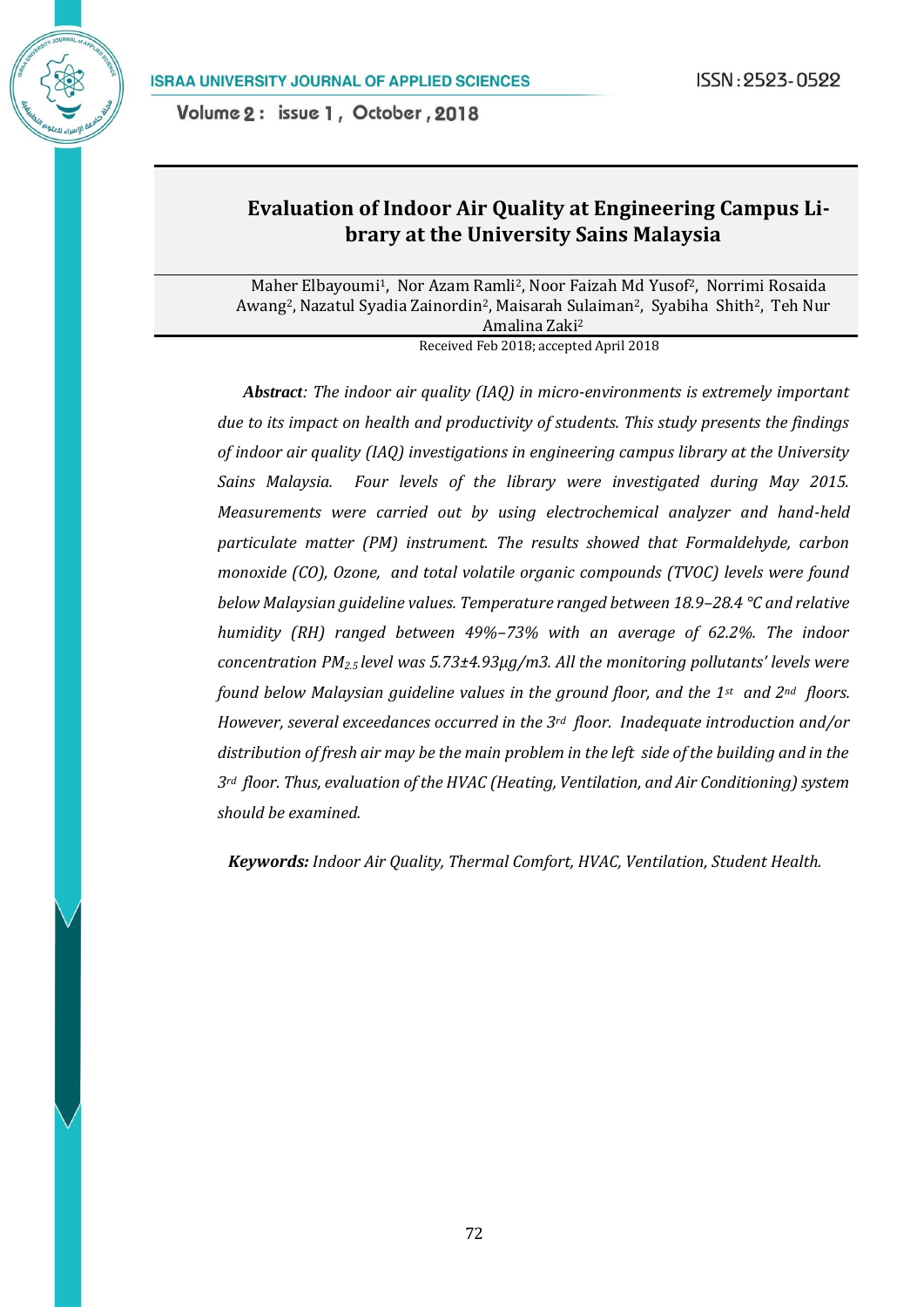Volume 2: issue 1, October, 2018

### **1. Introduction**

Indoor air pollution has been ranked as the second biggest environmental provider to ill health after unsafe water and sanitation (Keraka *et al.*, 2013; Salem 2017) . Considering people spend an estimated 90% of their time indoors, the air quality is an important factor related to occupant comfort and health (USEPA, 2012; Salem 2017) . The most common health problems that indoor pollutants may contribute are sick building syndrome (SBS) and building-related symptoms (BRS). The quality of indoor air has emerged into a relevant field of study and has received significant public attention since the energy crisis experienced in the early 1970s.

Various trade organizations and public agencies have developed recommendations and regulations to minimize exposure to air contaminants; however, most of these exposure levels are established for industrial environments. Mindful that non-industrial facilities do not use chemicals in frequency and volume that is common at industrial establishments, the concentrations of indoor air contaminants in the former facilities are "rarely present in levels known to be harmful" (Conrad and Soule, 1997). Despite the media attention and academic research focused on chronic exposures to relatively low concentrations of indoor contaminants, the adverse effects of poor indoor air quality (IAQ) at non-industrial facilities remains ambiguous to the environmental and medical professional (Salem 2017).

Malaysia currently is experiencing rapid urbanization and economic growth due to the development of industrial estates. The clear phenomenon of rural to urban migration has brought as a consequence greater emissions into the atmosphere, which has predominantly been produced by the increase in traffic. In addition, the expansion of suburbs into closer proximity with industrial plants in certain areas has led to the problem of air pollution (Azmi et al., 2010) . As a tropical country, the lower ventilation rates combining with increasing the outdoor pollutants may affect the indoor air quality. Further, the high humidity and high temperatures experienced increase the risk of thermal discomfort and moisture problems indoor (Hamimah et al., 2010).

Several IAQ studies in Malaysia reported that IAQ, thermal comfort and SBS has become a common issue in Malaysia buildings (Mustapha *et al.*, 2008; Juliana *et al.*, 2009; Makhtar *et al.*, 2010; Kamaruzzaman and Razak, 2011; Norhidayah *et al.*, 2013). Moreover, till now no mandatory regulations to be advised on IAQ in school buildings were established, where the regulations and standards have been set to industrial building during the last 10 years (DOSH, 2010; PWDM, 2013). The purpose of this study is to examine indoor air quality (IAQ) levels, and thermal comfort within the four floor of the University Sains Malaysia's (USM) Engineering library.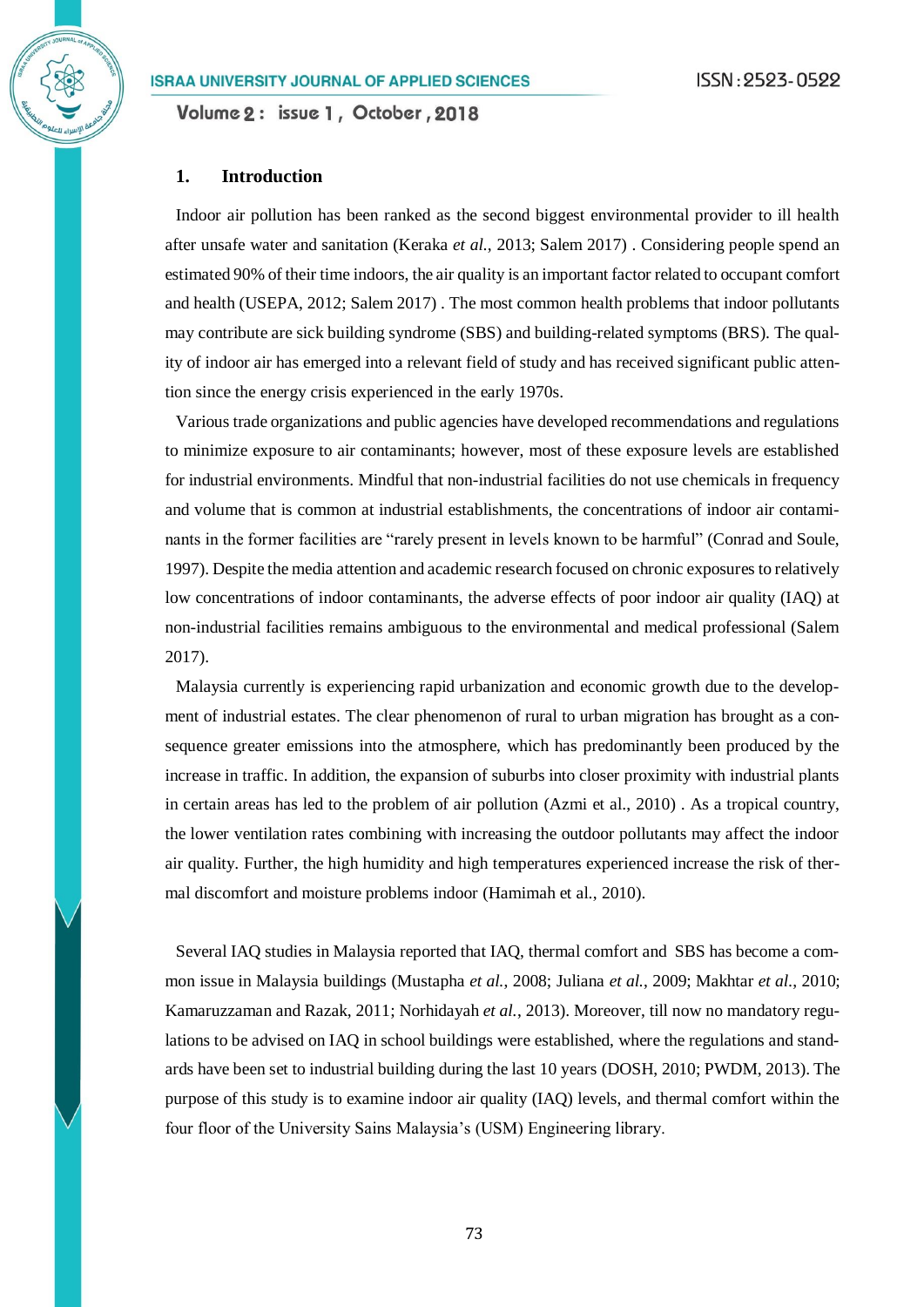Volume 2: issue 1, October, 2018

### **2. Methodology**

### *Overview*

An industrial hygiene air sampling investigation has been conducted in the library in the USM's Engineering campus. Data collected during this investigation included fine particulate matter  $(PM_{2.5})$ , ground level ozone  $(O_3)$ , volatile organic compounds (TVOC), formaldehyde (CH<sub>2</sub>O), CO, CO2, temperature (Temp), relative humidity (RH), and dew point temperature (Tdp). All monitoring parameters were collected during one week, i.e. from 23-April 2015 through 30-April 2015.

#### *Walk-through Survey*

A walk-through survey was utilized to document the materials, design, condition and cleanliness of the library, and the heating, ventilation, and air conditioning (HVAC) system. Data were collected to characterize the materials and conditions of the ceiling, floor, interior walls, exterior walls, HVAC equipment, library contents, environmental modifiers, and the indoor environment. Among the specific items inspected were water stains, mould, air fresheners, pesticides, odours, general cleanliness, and lighting quality.

#### *Sampling Sites*

Sampling was performed in the building during the hours of normal operation. The library building utilizes HVAC unit to circulate the outdoor air with indoor air. In general, natural ventilation was limited as windows and doors were closed throughout the study. Four floors of the library building were selected to be monitored. In each floor two locations were chosen from the right and left sides of the building. For every selected site in every floor 8 hours of continuous sampling was occurred.

# *Equipment and Supplies*

A summary of the sampling equipment's is provided in Table 1. The mass concentration of particles  $(PM_{2.5})$  has been monitored using E-bam. The monitor performs particulate size measurements by using laser light scattering method. GrayWolf IAQ monitor Model IQ-610 were used for TVOC,  $O_3$ ,  $CO$ ,  $CO_2$ , Temp, RH and Tdp measurements. For formaldehyde measurement was used Formaldemeter htV-m meter.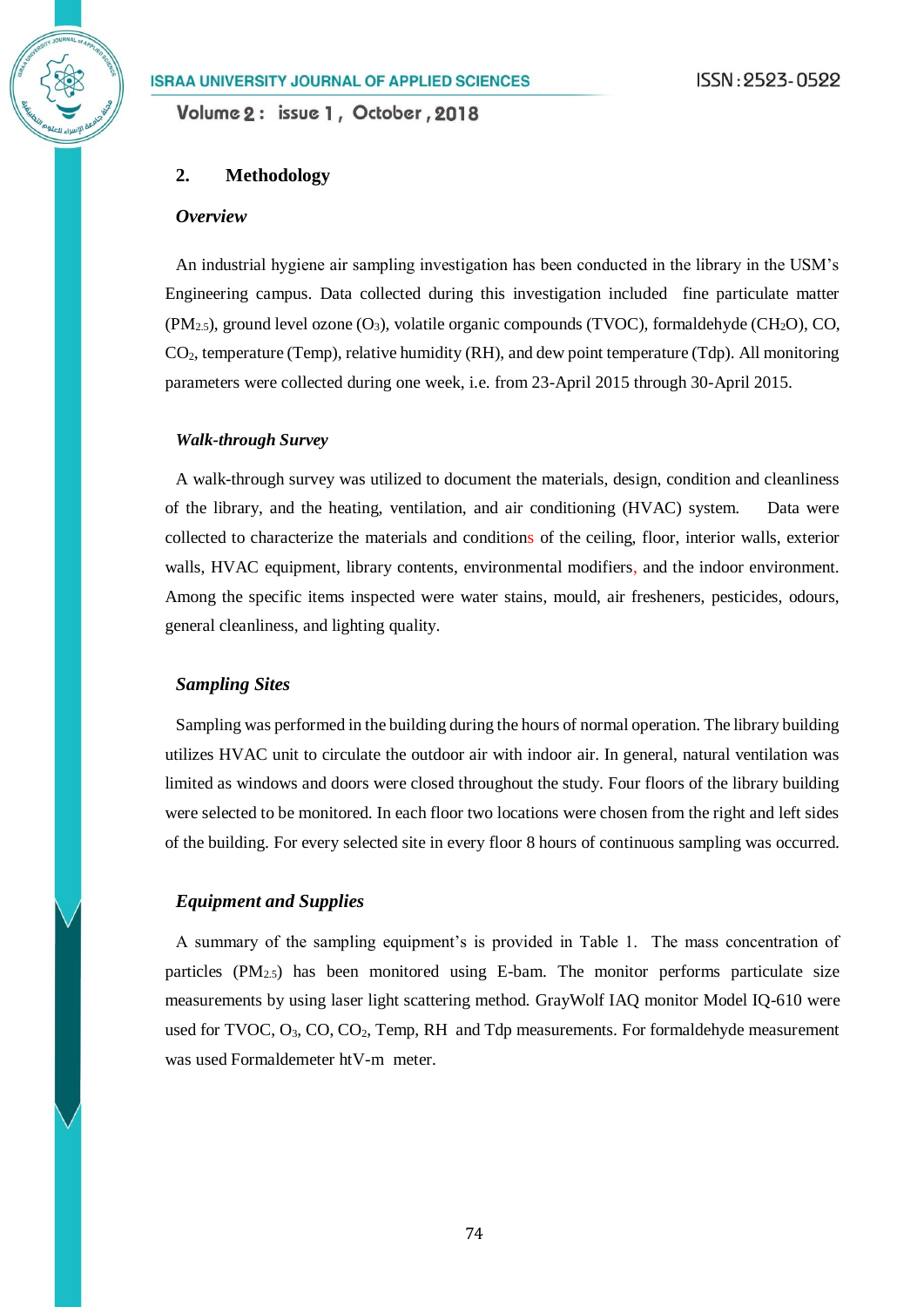|                   | radio i opeemeanons of equipment s'asea for data concentra |            |              |                        |                                  |  |  |  |
|-------------------|------------------------------------------------------------|------------|--------------|------------------------|----------------------------------|--|--|--|
| Data              | Range                                                      | Company    | Model        | Uncertainty/           | Method                           |  |  |  |
| Collected         |                                                            |            |              | Detection Limit        |                                  |  |  |  |
| $PM_{2.5}$        | Size Range:                                                | Met One    | E-BAM-       | $0.003$ mg/m3 or 2%    | 90° light scattering,            |  |  |  |
|                   | $0.1 - 100$                                                | Inc.       | 9800 REV L   | Reading                | laser diode with flow            |  |  |  |
|                   | μm                                                         |            |              |                        | rate $16.7 \text{ }\mathrm{l/m}$ |  |  |  |
|                   |                                                            |            |              |                        |                                  |  |  |  |
| CO                | $0.0 - 500$                                                | GrayWolf   | <b>IAQ</b>   | $\pm 2$ ppm <50ppm,    | Electro-chemical                 |  |  |  |
|                   |                                                            | Sensing    | monitor      | $\pm 3\%$ rdg >50ppm   |                                  |  |  |  |
|                   | ppm                                                        |            |              |                        |                                  |  |  |  |
| <b>TVOC</b>       | 5-20000                                                    | Solutions  | Model IQ-    | 1 ppb                  | Photo-Ionization                 |  |  |  |
|                   | ppb                                                        |            | 610          |                        | Detection (PID)                  |  |  |  |
| O <sub>3</sub>    |                                                            |            |              |                        | Electro-chemical                 |  |  |  |
| CO <sub>2</sub>   | $0 \sim 10000$                                             |            |              | Accuracy: $\pm$ 3% rdg | NDIR (Non-                       |  |  |  |
|                   | ppm                                                        |            |              | $\pm 50$ ppm           | dispersive Infrared)             |  |  |  |
| Temp              | $-25^\circ$ to                                             |            |              | $\pm 0.3$ °C           | Platinum                         |  |  |  |
|                   | $+70^{\circ}$ C                                            |            |              |                        | temperature (resistive           |  |  |  |
|                   |                                                            |            |              |                        | element)                         |  |  |  |
| <b>RH</b>         | 0 to 100 %                                                 |            |              | $\pm 2\% RH < 80\%RH$  | Electrostatic                    |  |  |  |
|                   |                                                            |            |              | (±3%RH>80%RH           | capacity                         |  |  |  |
| CH <sub>2</sub> O | $0-10$ ppm                                                 | PPM        | Formaldem    | Accuracy 10% at        | Electro-chemical                 |  |  |  |
|                   |                                                            | Technology | $eter$ htV-m | 2ppm                   |                                  |  |  |  |

Table 1 Specifications of equipment's used for data collection

#### *Sample Collection*

Sampling was conducted in the selected locations during the study activities by using previous mentioned samplers. The samplers were placed at least 1.5 m height from the floor as shown in Figure 1. Samples were collected for 1 min over 8 hours.

### *Data Analysis*

The data were analyzed using descriptive statistics and parametric statistical tests. The mean, median, minimum, maximum and standard deviation of the data were determined. To compare the between locations and floor data, the parametric t test and ANOVA were used, with a significance value of 0.05, to determine if a statistically significant difference existed.

# **3. Results and Discussion**

### *Overview*

This study was designed to measure and evaluate the concentration of fine particulates, TVOC, O3, CO, CO2, as well as the temperature and relative humidity within the investigated area at the four floor's library. The airborne contaminants are ubiquitous in the environment, and therefore are expected at some measurable concentration in the indoor air. Temperature and relative humidity were included in the study due to their influence on the building occupant's comfort level and overall perception of the IAQ.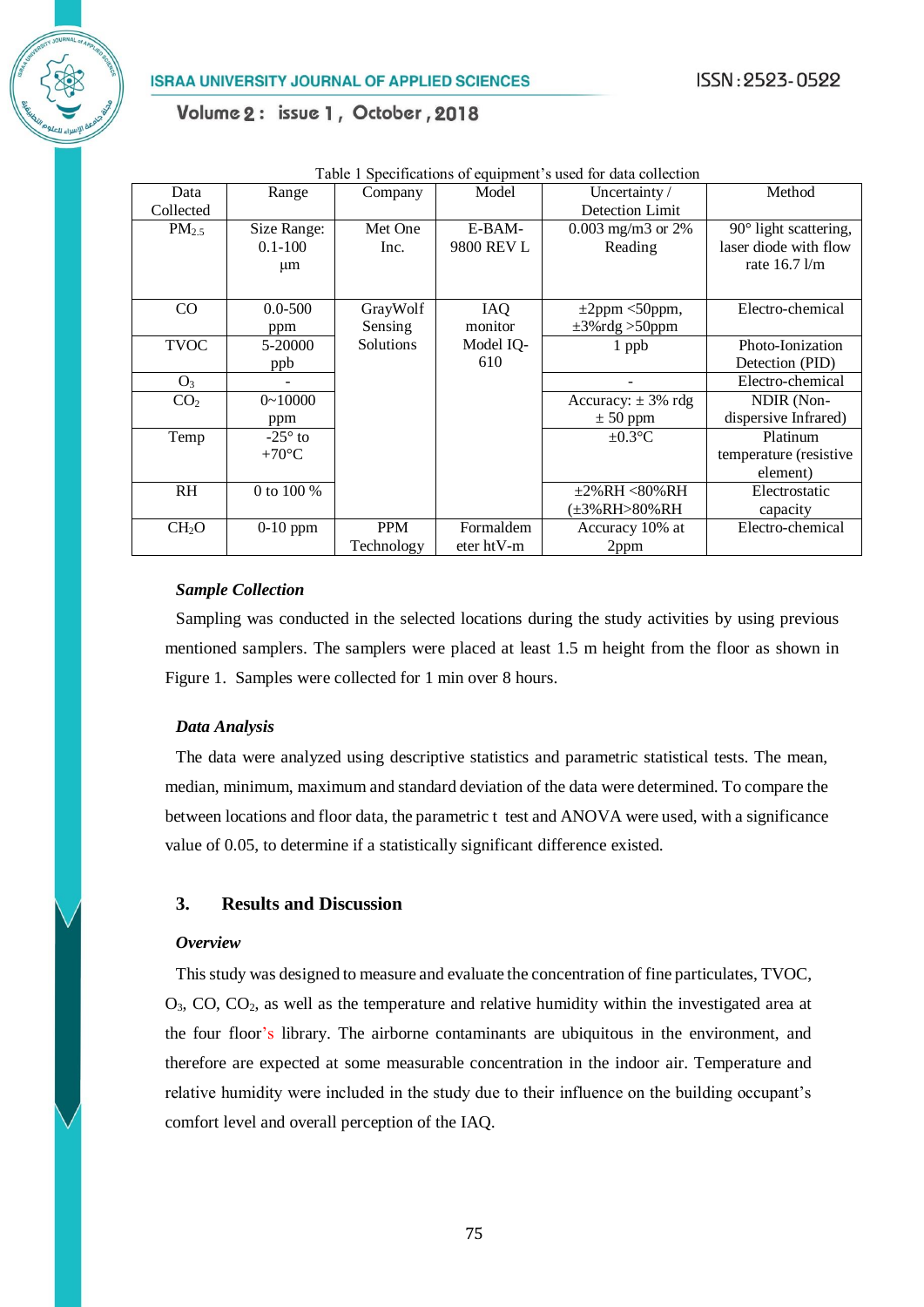### *Summary of Results*

More than 3,800 data points were collected during this study. The data were analyzed to identify the mean, median, minimum and maximum measurement and standard deviation for each contaminant and comfort parameter. Summary statistics from the study are organized in Table 2.





Figure 1 indoor air sampling in the USM's Engineering library

| <b>Parameter</b>         | <b>Minimum</b> | <b>Maximum</b> | <b>Mean</b> | <b>Std. Deviation</b> |
|--------------------------|----------------|----------------|-------------|-----------------------|
| TVOC (ppm)               | 0.300          | 1.720          | 0.180       | 0.310                 |
| $CO2$ (ppm)              | 372.50         | 517.93         | 436.77      | 32.19                 |
| $O_3$ (ppm)              | 0.00           | 0.00           | 0.00        | 0.00                  |
| CO (ppm)                 | 0.00           | 1.36           | 0.59        | 0.32                  |
| CH <sub>2</sub> OH (ppm) | 0.01           | 0.04           | 0.02        | 0.01                  |
| $PM_{2.5} (\mu g/m3)$    | 0.00           | 22.00          | 5.73        | 4.93                  |
| Temp $(^{\circ}$ c)      | 18.90          | 28.40          | 23.74       | 2.21                  |
| $RH$ (%)                 | 49.00          | 73.00          | 62.26       | 5.28                  |
| Tdp $(^{\circ}c)$        | 12.28          | 21.92          | 15.60       | 2.35                  |

Table 2. Descriptive Statistics of measured environmental parameters

# **Particulate Matter (PM2.5)**

Particulate matter, or PM, refers to a mixture of solid and liquid atmospheric particles with an aerodynamic diameter (d10) less than 10 micrometres. It arises mainly from anthropogenic sources, such as fossil fuel combustion by electric utilities and motor vehicles, wood burning, and the smelting or other processing of metals. Several population based studies have established a strong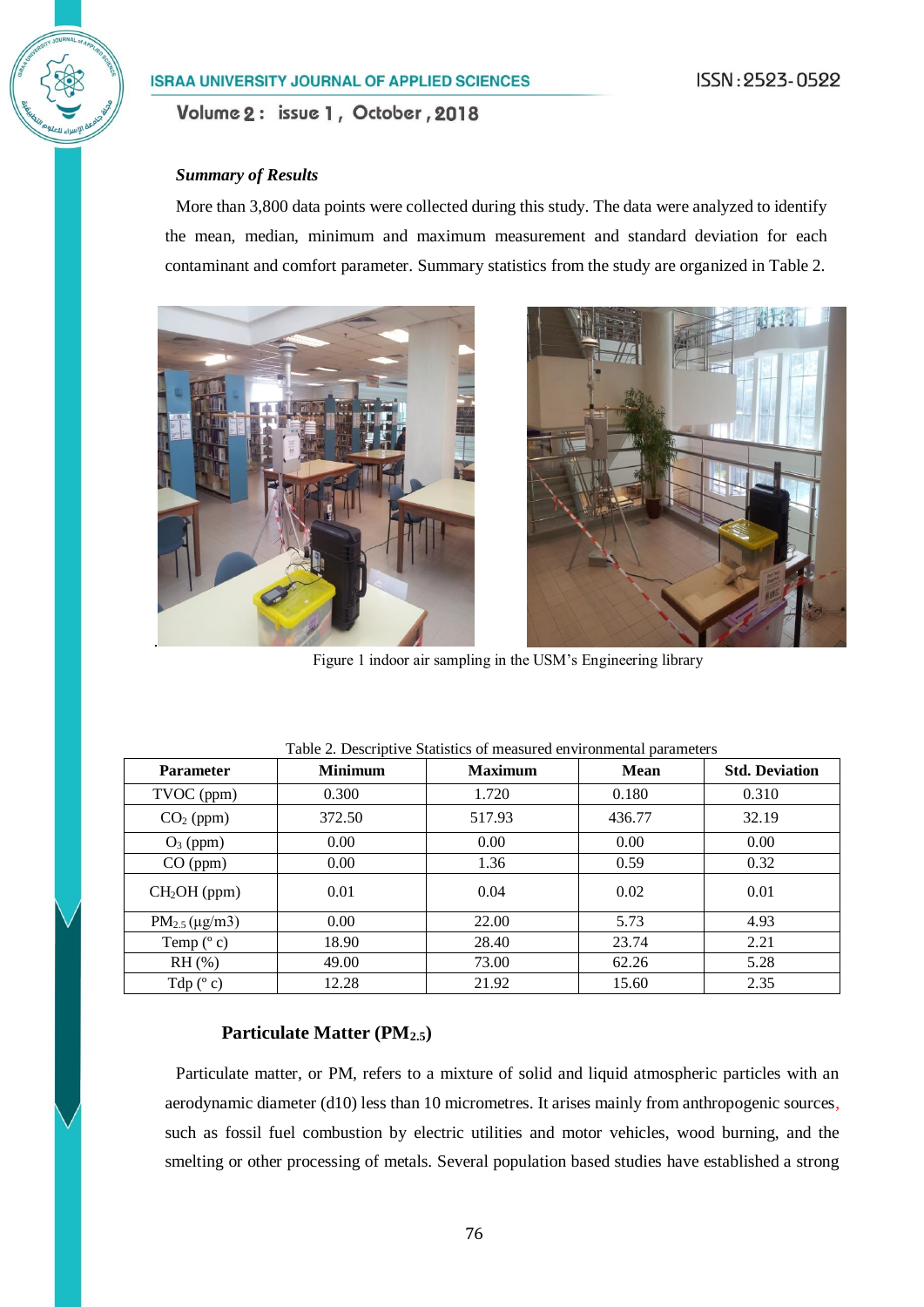Volume 2: issue 1, October, 2018

correlation between exposures to particulate matter (PM) and increasing rates of mortality, morbidity, respiratory and cardiovascular problems especially among children. The average concentration of indoor PM<sub>2.5</sub> during the study period was  $5.73\pm4.93\mu\text{g/m}^3$  which is below the values set by WHO guideline (25  $\mu$ g/m<sup>3</sup> for PM<sub>2.5</sub>). As illustrated in Figure 2 the trend of PM<sub>2.5</sub> concentrations was the same during the sampling hours. When comparing the mean  $PM_{2.5}$ concentrations by the floors, a statistical difference was noted only between the  $3<sup>rd</sup>$  floor (8.13) μg/m<sup>3</sup>) and 2<sup>nd</sup>, 1<sup>st</sup> and ground floors (6.19 μg/m<sup>3</sup>, 5.69 μg/m<sup>3</sup> and 2.94 μg/m<sup>3</sup>, respectively) as shown in Table 3. In addition by comparing between locations in the same floor (left and right sides), the t-test showed the mean  $PM_{2.5}$  concentration was statistically different between locations only in  $3<sup>rd</sup>$ floor  $(p<0.001)$ .



Figure 2 Temporal variation of indoor  $PM_{2.5}$ 

| Table 3 Analysis of variance (ANOVA) |                |              |  |                   |  |  |  |
|--------------------------------------|----------------|--------------|--|-------------------|--|--|--|
|                                      | Sum of         | Mea          |  | S                 |  |  |  |
|                                      | <b>Squares</b> | n            |  | ig                |  |  |  |
|                                      |                | <b>Squar</b> |  |                   |  |  |  |
|                                      |                | e            |  |                   |  |  |  |
| <b>Between</b>                       | 219.92         | 73.30        |  |                   |  |  |  |
| Groups                               |                |              |  | $\boldsymbol{.0}$ |  |  |  |
| Within                               | 1310.56        | 21.84        |  | $\overline{2}$    |  |  |  |
| Groups                               |                |              |  |                   |  |  |  |
| Total                                | 1530.48        |              |  |                   |  |  |  |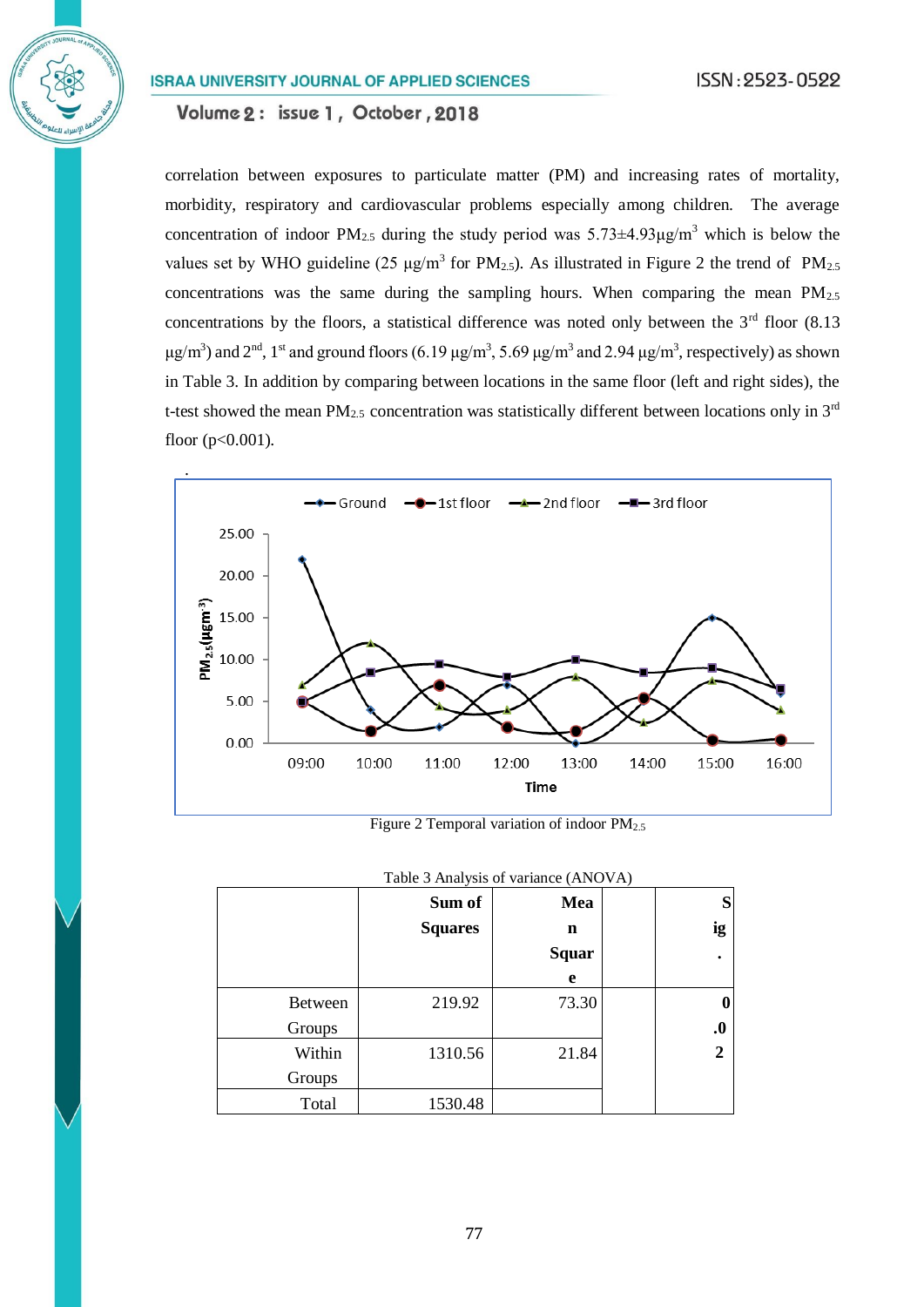Volume 2: issue 1, October, 2018

#### *Carbon Monoxide (CO)*

Carbon monoxide is a by-product of incomplete combustion of organic matter (e.g, gasoline, wood and tobacco). Exposure to carbon monoxide can produce immediate and acute health effects. Several air quality standards have been established to address carbon monoxide and prevent symptoms from exposure to these substances. The average indoor and outdoor CO concentration for the library during the study period was very small and negligible  $(0.59\pm0.32$  ppm). This value is below the Malaysian Code of Practice (10 ppm) (DOSH 2010). This lower concentration may be due to the University's location as a suburban area, where CO is considered as a scale pollutant which generated by road traffic. The natural ventilation was limited as windows and doors were closed throughout the office hours of the library. As illustrated in Figure 3, CO concentrations was slightly high in the morning (8:00-9:00) then decreased in the  $1<sup>st</sup>$ ,  $2<sup>nd</sup>$ , and  $3<sup>rd</sup>$  floors. When comparing the mean CO concentrations by the floors, a statistical difference was noted only between the 2nd, 3<sup>rd</sup> floors and 1st and ground floors. In addition by comparing between locations in the same floor (left and right sides), the t-test showed the mean CO concentration in the left side of the library was statistically different from the right side in all floors ( $p < 0.001$ ).

## *Volatile Organic Compounds (TVOC)*

Indoor air concentrations can be greatly impacted by the use of products containing volatile organic compounds (VOCs). VOCs are carbon-containing substances that have the ability to evaporate at room temperature. Frequently, exposure to low levels of total VOCs (TVOCs) may produce eye, nose, throat and/or respiratory irritation in some sensitive individuals. Table 2 shows the daily 8-hours average indoor-outdoor concentration levels of TVOC in the monitoring library. The indoor concentration of TVOC ranged from 0.003 ppm to 1.72 ppm. Moreover, TVOC concentrations indoor and outdoor were below the values set by the Malaysian Department of Safety and Health for TVOC (3 ppm). As illustrated in Figure 4 TVOC concentrations was low and stable during the monitoring hours. A unimodal pattern displayed with peaks at 1:00 PM in the  $3<sup>rd</sup>$  floor then decreased. When comparing the mean TVOC concentrations by floor, a statistical difference was noted only between the  $3<sup>rd</sup>$  floor and the remaining floors. In addition by comparing between locations in the same floor (left and right sides), the t-test showed the mean TVOC concentration in the left side of the library was statistically different from the right side in all floors ( $p<0.001$ ).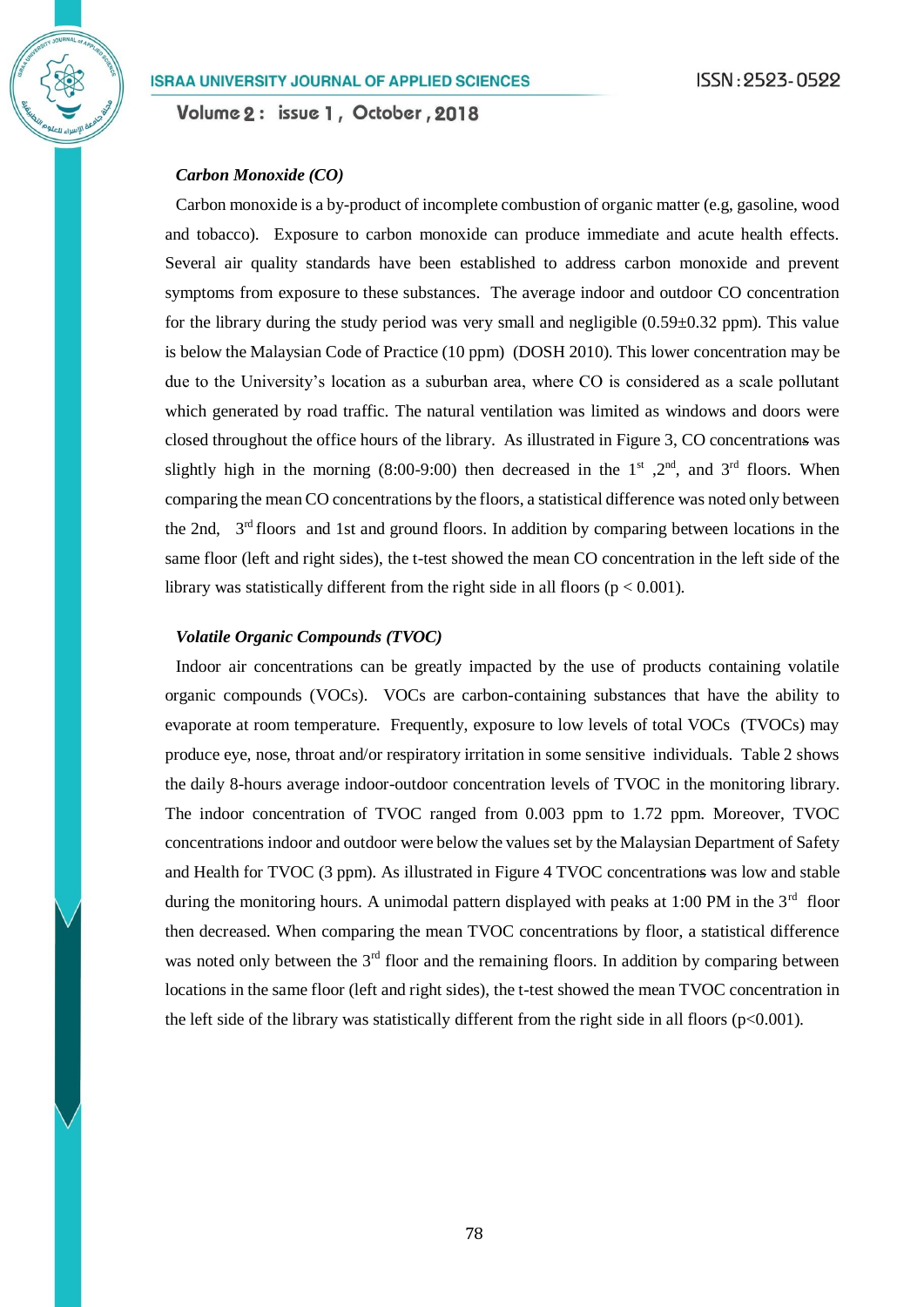Volume 2: issue 1, October, 2018





Figure 3(a) Temporal variation and (b) indoor CO concentration in library building

# *Formaldehyde (CH2OH)*

The average level of formaldehyde during the sampling period was  $0.02 \pm 0.01$ , which is below the values set by the Malaysian Department of Safety and Health for CH2OH (0.1 ppm). As shown in Figure 5 the concentrations in the fourth floor were small and stable.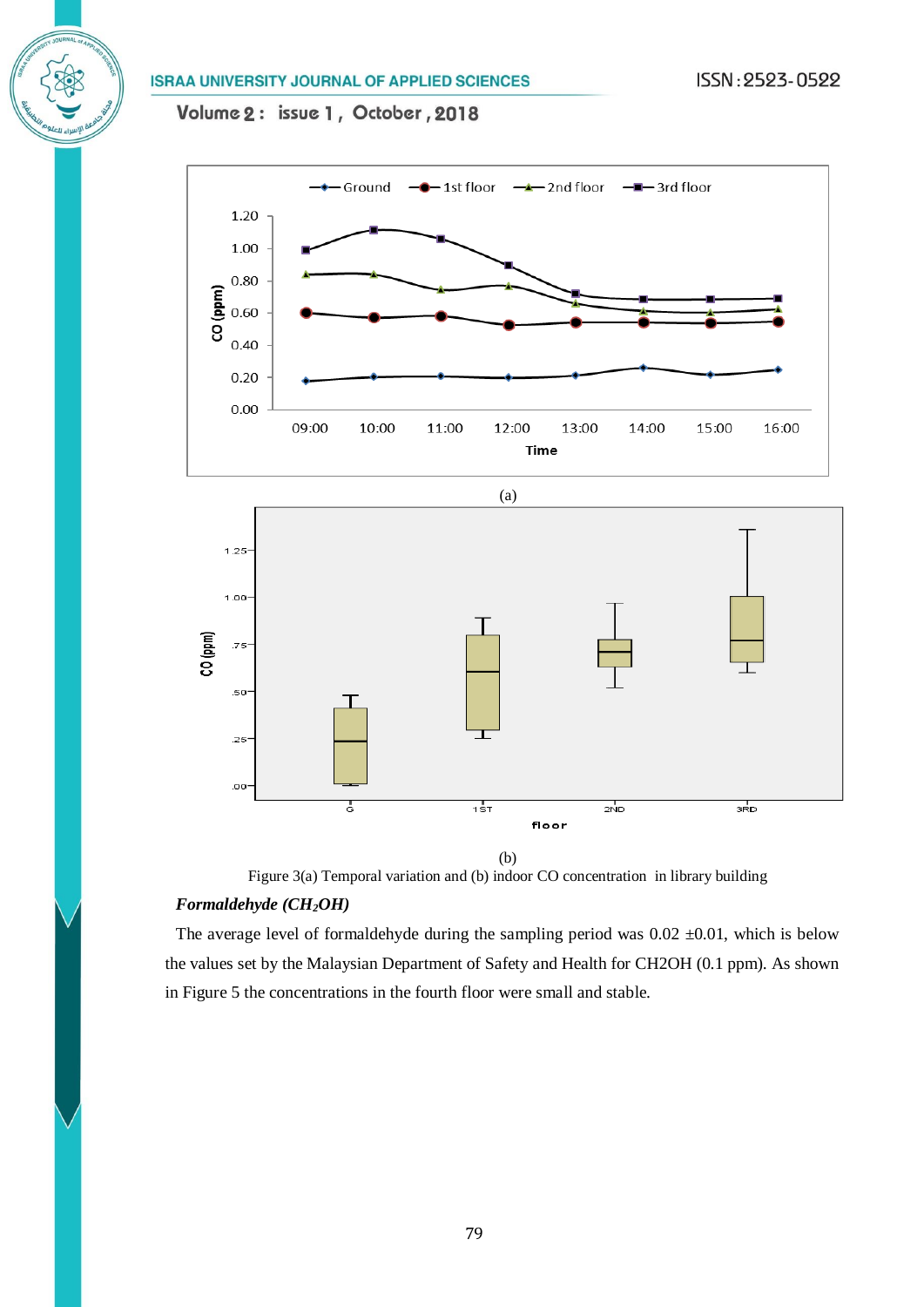Volume 2: issue 1, October, 2018



#### Figure 4 Temporal variation of indoor TVOC

## *Ozone (O3)*

It was assumed that the likely source of indoor  $O_3$  would be attributed to the presence of copy machine. In general, the frequency of machine operation was minimal and most samples were collected while the machine was idle. Regardless of whether the copy machine was in use, the indoor concentration of O<sub>3</sub> in the library was not detected during the study's period. Therefore, no further analyses were conducted.



Figure 5 Temporal variation of indoor formaldehyde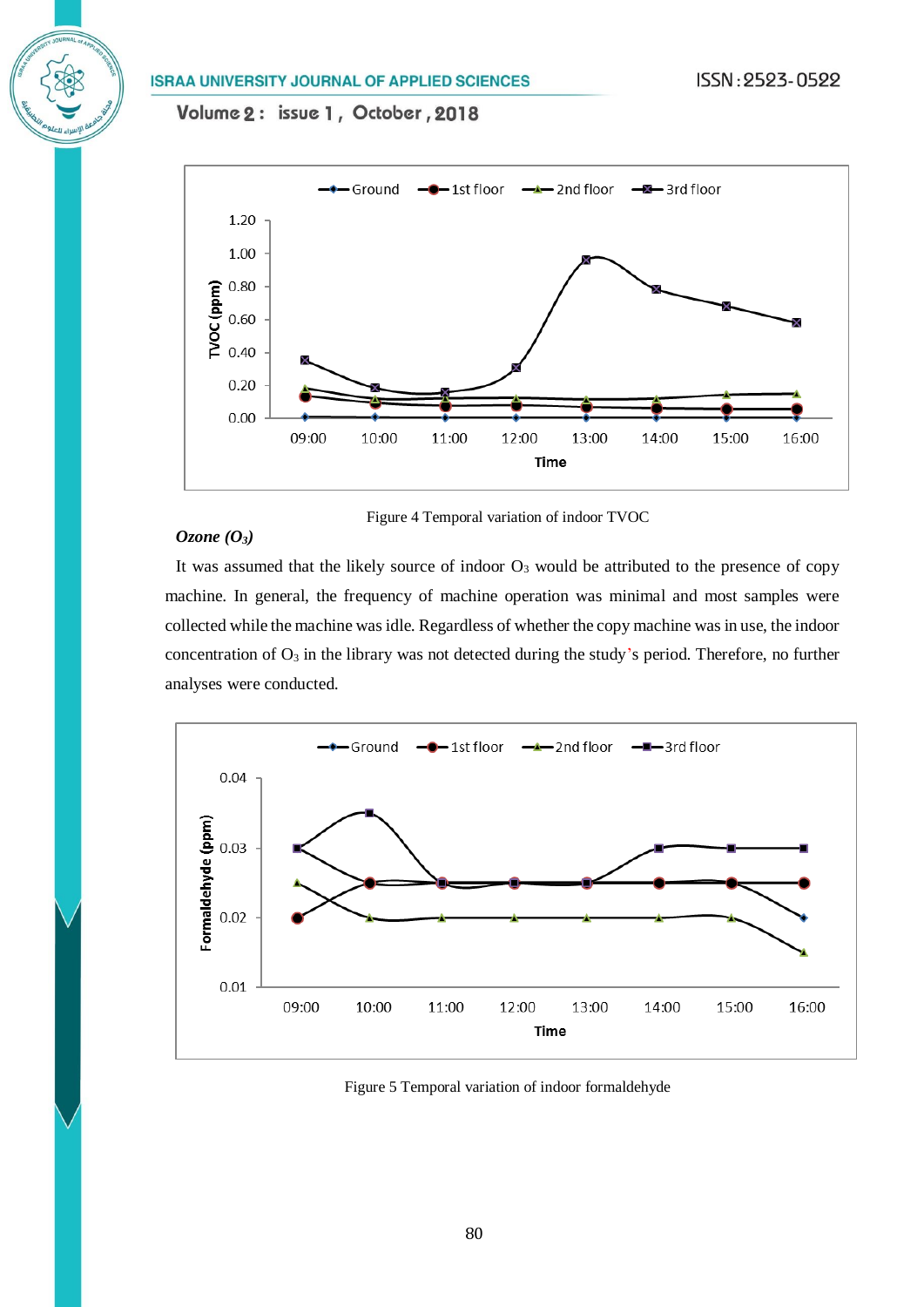Volume 2: issue 1, October, 2018

### *Carbon Dioxide (CO2)*

Of the all measurements collected, a narrow range of  $CO<sub>2</sub>$  levels were seen. The concentrations f the four locations ranged from 372.5 ppm to 517.9 ppm. The mean  $CO<sub>2</sub>$  reading for each location was well below ASHRAE's recommended level of  $1,000$  ppm. As illustrated in Figure 6, the CO concentration decreased as the day progressed from 517 ppm to 372 ppm during monitoring hour The four floors also displayed statistical differences in mean  $CO<sub>2</sub>$  concentration with high concentration in the ground floor. The area at the ground floor is adjacent to the entrance doors. T periodic opening of the doors could influence the mixing of the indoor and outdoor air, and, therefore, offset significant differences  $CO<sub>2</sub>$  in this area. Moreover, comparing the right and lift sides detect statistical difference in  $CO_2$  in all floors ( $p < 0.001$ ).



Figure 6 Temporal variation of indoor  $CO<sub>2</sub>$ 

#### *Thermal Comfort Parameters*

The mean temperature for all four locations was  $23.74^{\circ}$ C, ranging from 18.9  $^{\circ}$ C to 28.40  $^{\circ}$ C with a standard deviation of 2.21ºC. The total measurements for relative humidity were logged with a range from 49% to 73%. The mean relative humidity for all four locations was 62.2%. Both temperature and relative humidity are within optimum comfort the levels 23 and 26 º C and 55% and 70% for temperature and humidity, respectively, in the ground level,  $1<sup>st</sup>$  and  $2<sup>nd</sup>$ floors and exceeded the guideline occasionally in the 3rd floor. Figure 7 display the temporal variation of indoor temperature in the 4th floors. As shown in the figure the temperature in the 3rd floor (26.5°C) was significantly higher than the remaining floors ( $p < 0.001$ ). A comparison of the temperature within the individual floors revealed statistical differences in the ground level,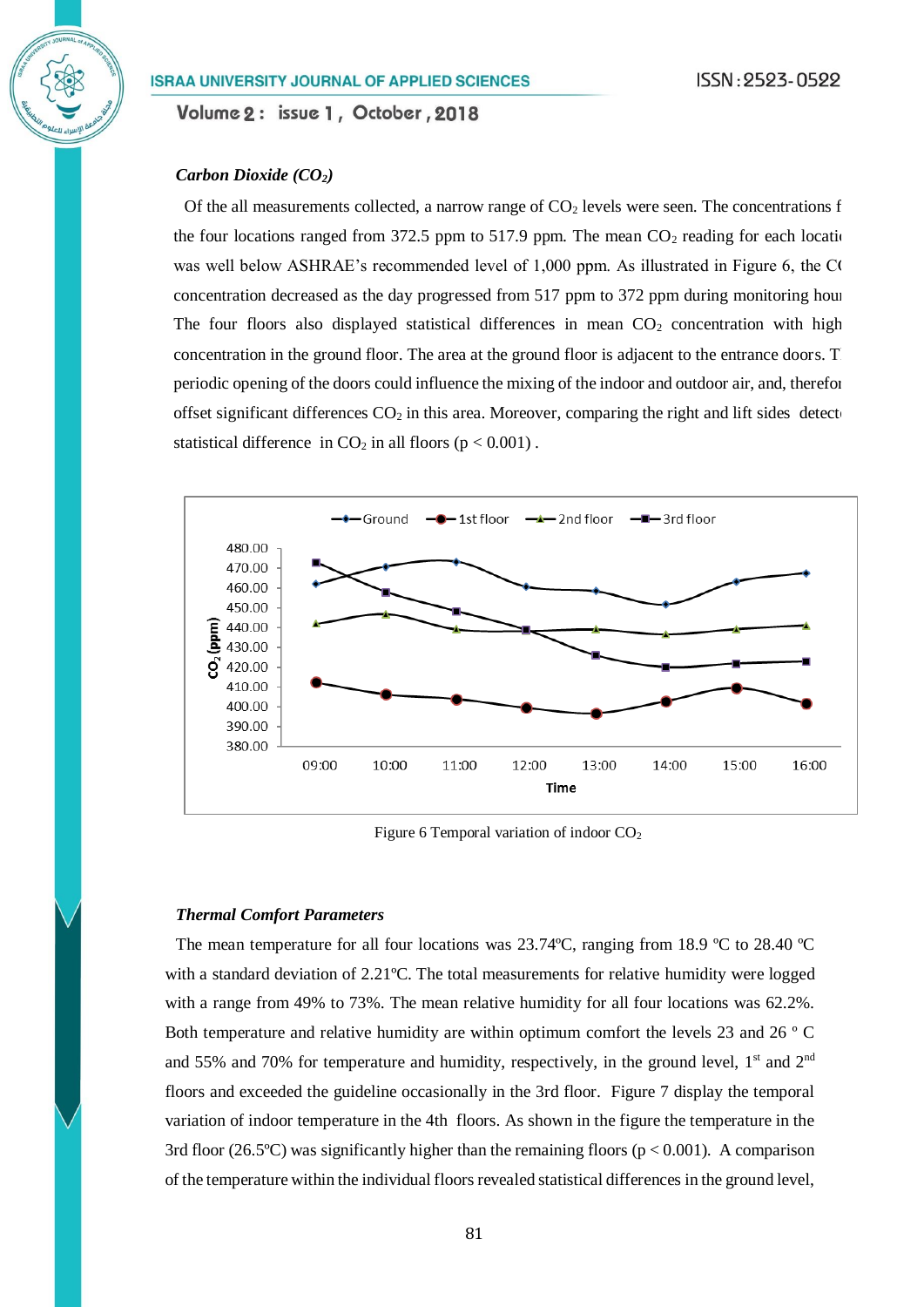and the  $2<sup>nd</sup>$  and  $3<sup>rd</sup>$  floors in the right and left sides. Additionally, in comparing individual locations, RH was statistically different in the left side than all the right side in all floors except in the 3rd floor.





Figure 7 Temporal variation of indoor temperature and relative humidity

## **4. CONCLUSION**

It is generally accepted among environment health and medical professionals alike, that poor ventilation as well as contaminated indoor air can lead to complaints from building occupants. The purpose of this study was to assess and evaluate the variability of  $PM_{2.5}$ ,  $O_3$ ,  $CO_2$ ,  $CO$ ,  $TVOC$ , formaldehyde, relative humidity, and temperature in the USM's Engineering library. The result showed that all environmental pollutants were below the Malaysian guideline of indoor air quality. However, parametric data analysis indicated statistical differences of the chemical contaminants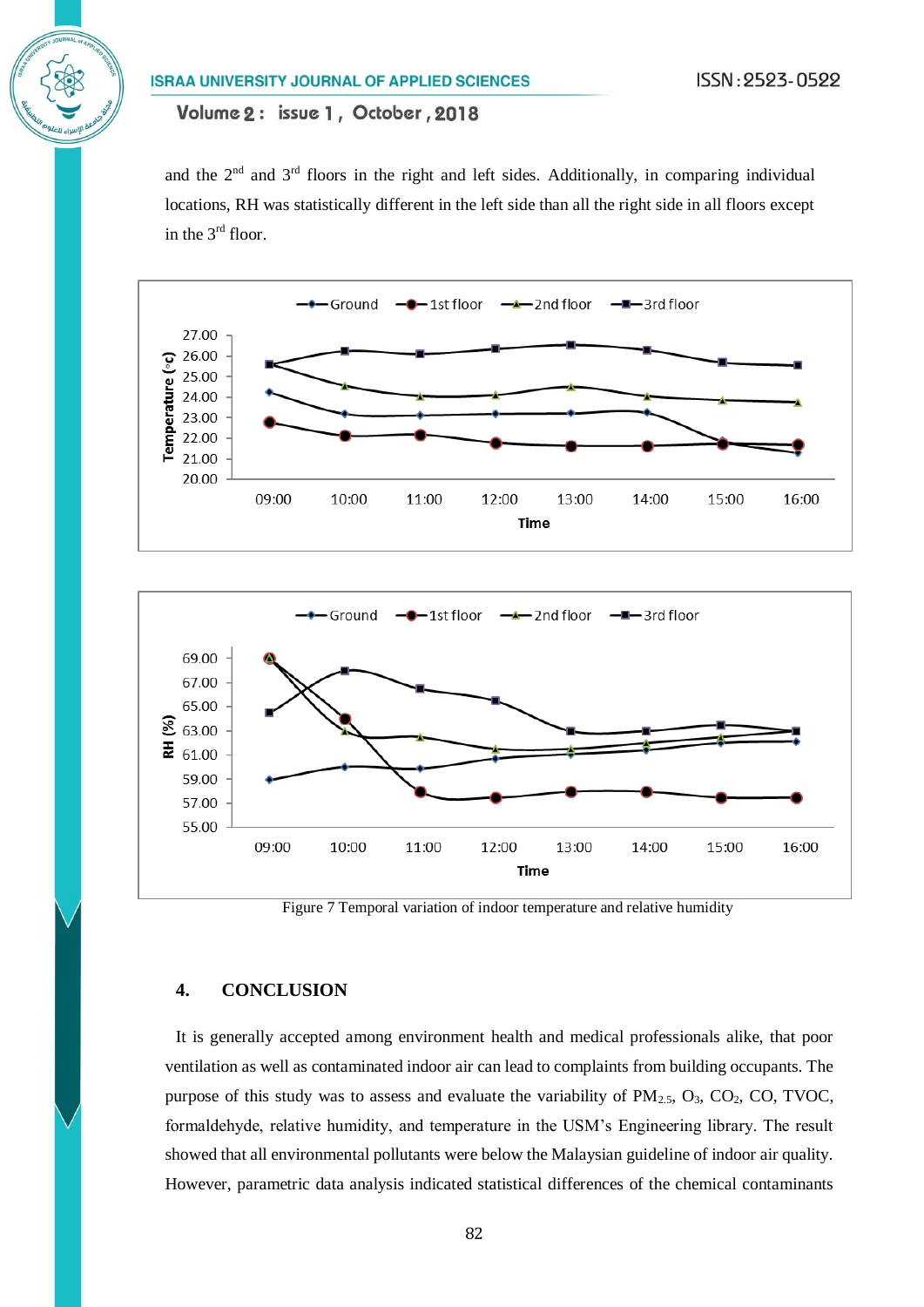Volume 2: issue 1, October, 2018

and thermal comfort variables between the right side andthe left side of the building, where the left side has significant chemical contaminants and thermal comfort variables, comparing with the right side which may be due to pressure differentials between the two sides of the building that may account for influx of contaminants. Further, by comparing the measured pollutants among the 4th floor, the 3rd floor had higher pollutants concentrations and a higher temperature. Inadequate introduction and/or distributions of fresh air may be the main problem. Investigators may need to discuss the operation of the ventilation system with buildings' engineers and perform ventilation testing to determine proper fresh air intake. Measurements should be made under maximum and minimum airflow conditions to determine the range of fresh air intake.

#### **5. References**

- 6. Azmi, Siti Zawiyah, Mohd Talib Latif, Aida Shafawati Ismail, Liew Juneng, and Abdul Aziz Jemain. "Trend and Status of Air Quality at Three Different Monitoring Stations in the Klang Valley, Malaysia." Air Quality, Atmosphere and Health 3, no. 1 (2010): 53-64.
- 7. Conrad, RG, and RD Soule. "The Occupational Environment–It's Evaluation and Control." Am Ind Hyg Assoc J (1997): 104-29.
- 8. DOSH. "Code of Practice on Indoor Air Quality." Department of Safety and Health: Ministry of Human Resources Malaysia, 2010.
- 9. Hamimah, Siti, D. Baba, and L. Abd.Mutalib. "Indoor Air Quality Issues for Non-Industrial Work Place." International Journal of Research and Reviews in Applied Sciences 5, no. 3 (2010): 235- 44.
- 10. Juliana, J, O Norhafizalina, ZA Azman, and J Kamaruzaman. "Indoor Air Quality and Sick Building Syndrome in Malaysian Buildings." Global Journal of Health Science 1, no. 2 (2009): P126.
- 11. Kamaruzzaman, SN, and RA Razak. "Measuring Indoor Air Quality Performance in Malaysian Government Kindergarten." Journal of Building Performance 2, no. 1 (2011): 70-79.
- 12. Keraka, Margaret, Carolyne Ochieng, Jacobus Engelbrecht, and Charles Hongoro. "Association between the Use of Biomass Fuels on Respiratory Health of Workers in Food Catering Enterprises in Nairobi Kenya." Pan African Medical Journal 15, no. 12 (2013).
- 13. Makhtar, NK, AR Ismail, N Jusoh, and AP Puvanasvaran. "Thermal Comfort in Technical School: Physical Measurement Approach." Paper presented at the National Conference in Mechanical Engineering Research and Postgraduate Studies, Pahang, Malaysia, 2010.
- 14. Mustapha, Arniatul Aiza, Seti Mariam Ayop, Muhammad Kamal Ahmad, and Fadzida Ismail. "A Thermal Comfort Study in Naturally Ventilated School Building in Malaysia." Built Environment 5, no. 2 (2008): 66-82.
- 15. Norhidayah, A, Lee Chia-Kuang, MK Azhar, and S Nurulwahida. "Indoor Air Quality and Sick Building Syndrome in Three Selected Buildings." Procedia Engineering 53 (2013): 93-98.
- 16. PWDM. "Guidelines on Indoor Environmental Quality (Ieq) for Government Office Building." Malaysia: Public Works Department of Malaysia, 2013.